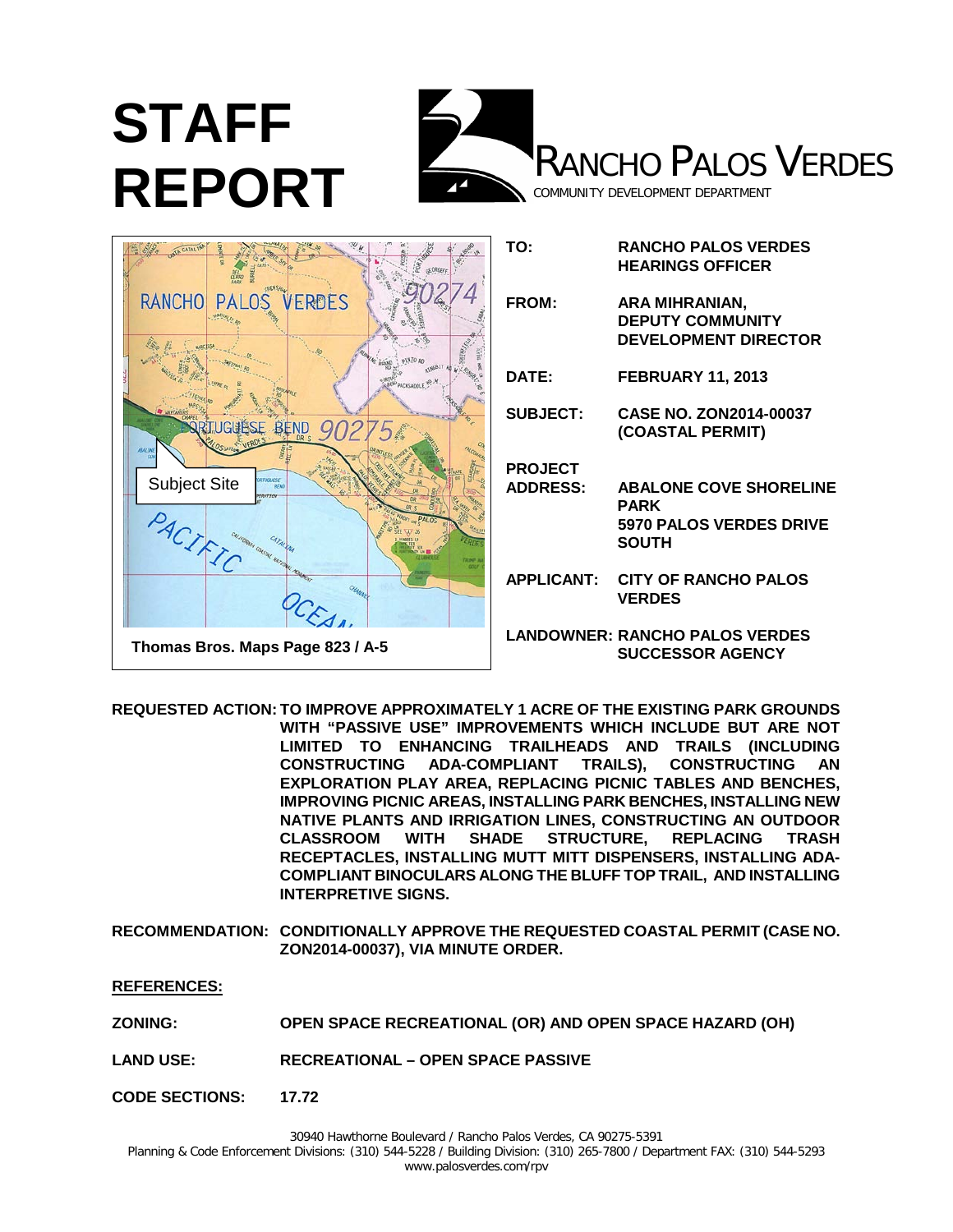| <b>GENERAL PLAN:</b>         | N/A                                                                                                   |  |  |
|------------------------------|-------------------------------------------------------------------------------------------------------|--|--|
| <b>TRAILS PLAN:</b>          | <b>CTP SECTION 3; CALIFORNIA COASTAL TRAIL; AND VISION PLAN</b>                                       |  |  |
| <b>SPECIFIC PLAN:</b>        | <b>COASTAL, SUBREGION 5 (APPEALABLE AREA)</b>                                                         |  |  |
| <b>CEQA STATUS:</b>          | CATEGORICALLY EXEMPT CLASS 1 (SECTION 15301); CLASS 3<br>(SECTION 15303); AND CLASS 4 (SECTION 15304) |  |  |
| <b>ACTION DEADLINE: NONE</b> |                                                                                                       |  |  |

# **BACKGROUND**

On November 1, 2010, pursuant to Council authorization, the City filed a Land and Water Conservation Fund (LWCF) grant application with the California State Parks and Recreation Department for improvements at Abalone Cove Shoreline Park. On December 7, 2011, State Parks notified the City that it is the recipient of the LWCF grant (50% reimbursement grant), in the amount of \$332,588, for the Abalone Cove Park Improvement Project (the total cost for the Project is estimated at \$665,176).

The conceptual project plan for which the grant was awarded to the City was developed using a Focus Group made up of representatives of the following community stakeholders: neighbors of Abalone Cove; representatives of the former PUMP Committee; City Council; Los Serenos de Point Vicente; PVPLC; Library District; School District; Terranea; Park Rangers; and staff from the Community Development and Recreation & Parks Departments. Once the grant was awarded, the same Focus Group was engaged to assist the City and Melendrez (the project's landscape architect) in finalizing the project plan. Between February and August 2013, the Focus Group met on several occasions to provide input on various design aspects of the project, such as trail routes, park furnishings (benches and picnic tables), trash bins, shade structures, trailhead features, outdoor classroom, exploration play area, etc. Subsequently, the Focus Group reviewed and accepted the construction plan at its August 12, 2013 meeting, which was also reviewed by the City Council at its September 3, 2013 meeting. Soon thereafter the construction bid process was initiated. During this period, City Staff consulted with Coastal Commission Staff who determined that a Coastal Permit would be required for this project.

# **SITE AND PROJECT DESCRIPTION**

Abalone Cove Shoreline Park is approximately 79.16 acres comprised of four parcels that were transferred to the City's Redevelopment Agency by a quitclaim deed signed on November 10, 1987. The property is now owned by the City's Successor Agency. A portion of the property is partly within the City's Palos Verdes Nature Preserve (Abalone Cove Reserve). Further, the shoreline portion of the property extending into the ocean is designated by the State as the Abalone Cove Ecological Reserve.

The proposed project encompasses approximately 1 acre of the existing park site adjacent to the existing parking lot as depicted in the attached project plan (see attachment). The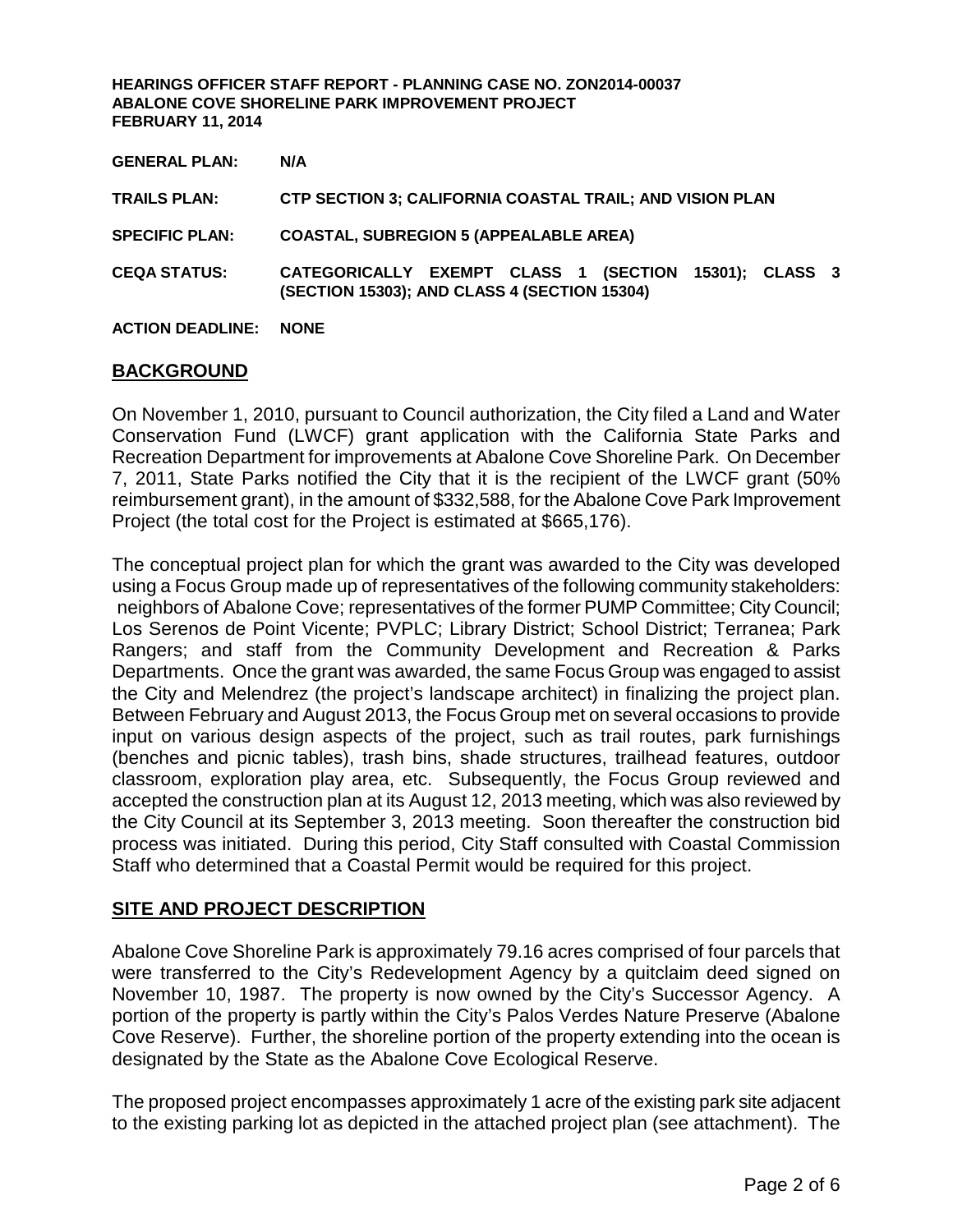Project Plan proposes to:

- **IMPROVE trailheads and trails (including ADA-compliant trails);**
- Construct an exploration play area;
- Replace picnic tables and benches;
- **Improve picnic areas;**
- **Install park benches:**
- **Install new native plants and irrigation lines;**
- **Construct an outdoor classroom with shade structure:**
- Replace trash receptacles;
- **Install mutt mitt dispensers;**
- **Install ADA-compliant binoculars along the bluff top trail;**
- **Install interpretive signs; and,**
- **Improve viewing areas.**

Construction is anticipated to take approximately two months, at which time a portion of the park grounds will be temporarily closed for public safety reasons. Additionally, the western portion of the gravel parking lot will be used as the construction staging area and will be temporarily closed off.

# **CODE CONSIDERATIONS AND ANALYSIS**

The Coastal Permit requires the Hearings Officer to make unique findings as discussed below.

## Coastal Permit

The proposed park improvement on a property located within the Coastal Zone requires the approval and issuance of a Coastal Permit. In considering an application for a Coastal Permit for appealable development, Section 17.72.090 of the Rancho Palos Verdes Municipal Code (RPVMC) requires the Hearings Officer to make two (2) findings regarding the project under consideration (RPVDC language is **boldface**, followed by Staff's analysis in normal type):

# **1. The proposed development is consistent with the Coastal Specific Plan.**

The project site lies within an appealable portion of Subregion 5 of the City's Coastal Specific Plan and the project site is designated as Recreation - Parkland. According to the Coastal Specific Plan, the property is identified as providing recreational opportunities revolving around the terrestrial and marine environment. The proposed park plan proposes to improve the recreational opportunities in a sensitive and light touch approach in order to preserve the environmental integrity of the site. This is accomplished by designing the public trails and viewing areas around swathes of land that can be replanted with native plants. Moreover, the exploration trail will provide the public with an educational opportunity to learn about the property's unique terrestrial and marine ecology. Further,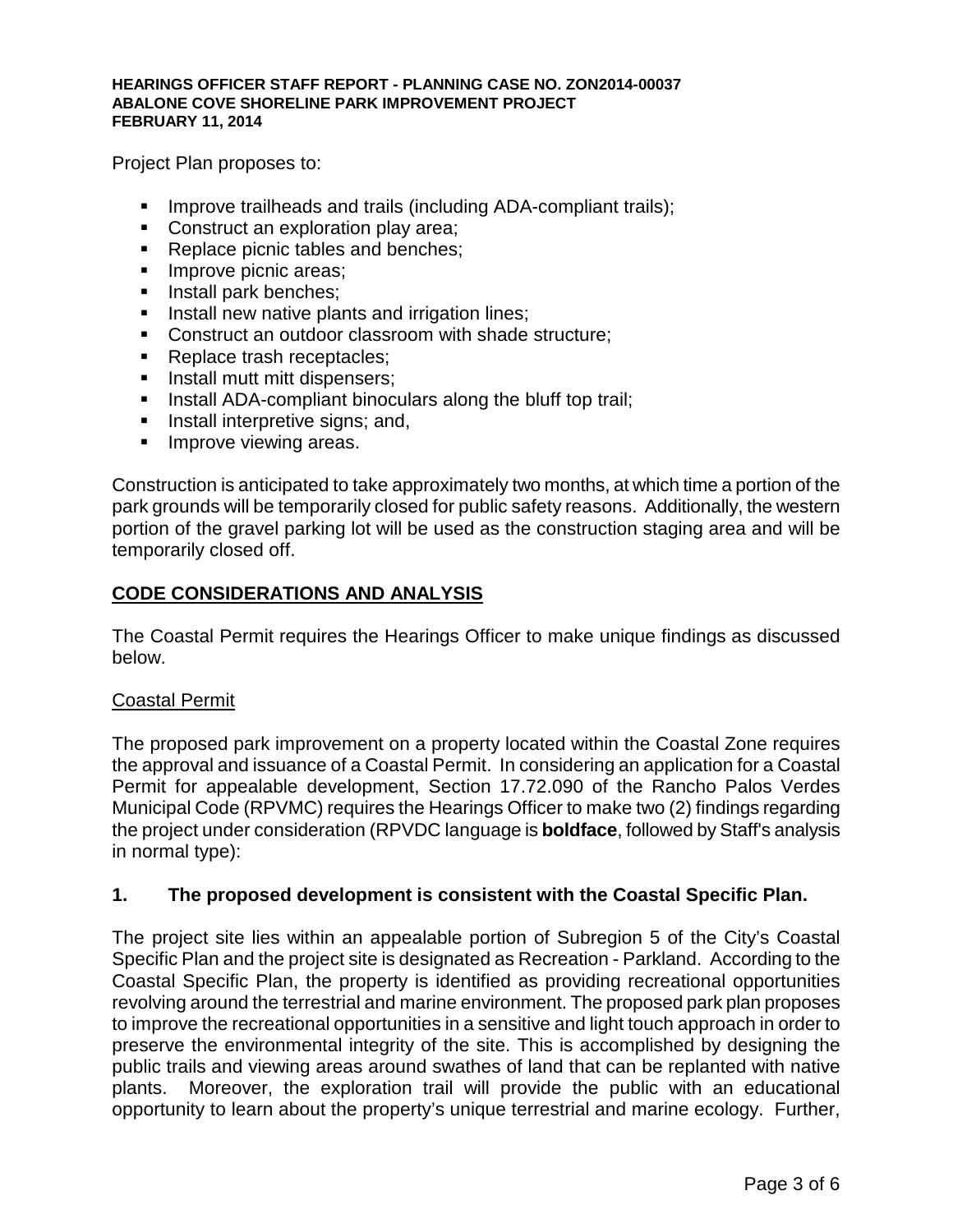drainage improvements will minimize sheet flow from draining over the bluff edge by collecting and diverting water run-off to the existing on-site storm drain facilities. As such, the proposed park plan will enhance the recreational opportunities and preserve the environmental integrity called for in the Coastal Specific Plan. Therefore, Staff believes that the proposed project is consistent with the City's Coastal Specific Plan.

# **2. The proposed development, when located between the sea and the first public road, is consistent with applicable public access and recreation policies of the Coastal Act.**

The proposed project will have no adverse impact upon existing private and public recreational facilities, but rather will enhance public access and recreational opportunities. The proposed park improvement plan will replace existing foot paths with decomposed granite trails, generally designed to accommodate persons with disabilities, by providing a comfortable path of travel between the parking lot and the bluff top. Further, a portion of the existing trail system, referred to as the "spine," will be improved as an exploration trail with a manufactured fossil dig accompanied by interpretive signs and native vegetation. The bluff top trail will overlap the City's segment of the California Coastal Trail that connects the western and eastern portion of the City. Lastly, the existing park furniture will be replaced with updated benches, picnic tables, and trash receptacles, while the bluff top overlooks will be improved with binoculars. As such, Staff believes that the proposed project is consistent with the applicable public access and recreation policies of the Coastal Act.

For all of the above-mentioned reasons, Staff believes that granting the requested coastal permit is warranted.

# **ADDITIONAL INFORMATION**

## Landslide Moratorium Ordinance

A portion of the project site falls within the City's Landslide Moratorium Area. According to Section 15.20.040 of the RPVMC, Staff has determined that the proposed improvements are exempt from the moratorium restrictions based on the combined Sections A and E.

## Ecological Reserve

A portion of the project area falls within the State Designated Ecological Reserve for Abalone Cove (see attached map). However, the improvements are located in an area of the park that is currently improved and the project is intended to upgrade and enhance the existing improvements but will not intensify the condition of the park improvements.

## Construction Budget

As previously reported, based on the LWCF grant (50% reimbursement grant) awarded to the City combined with the City's matching portion (\$332,588), the total project cost is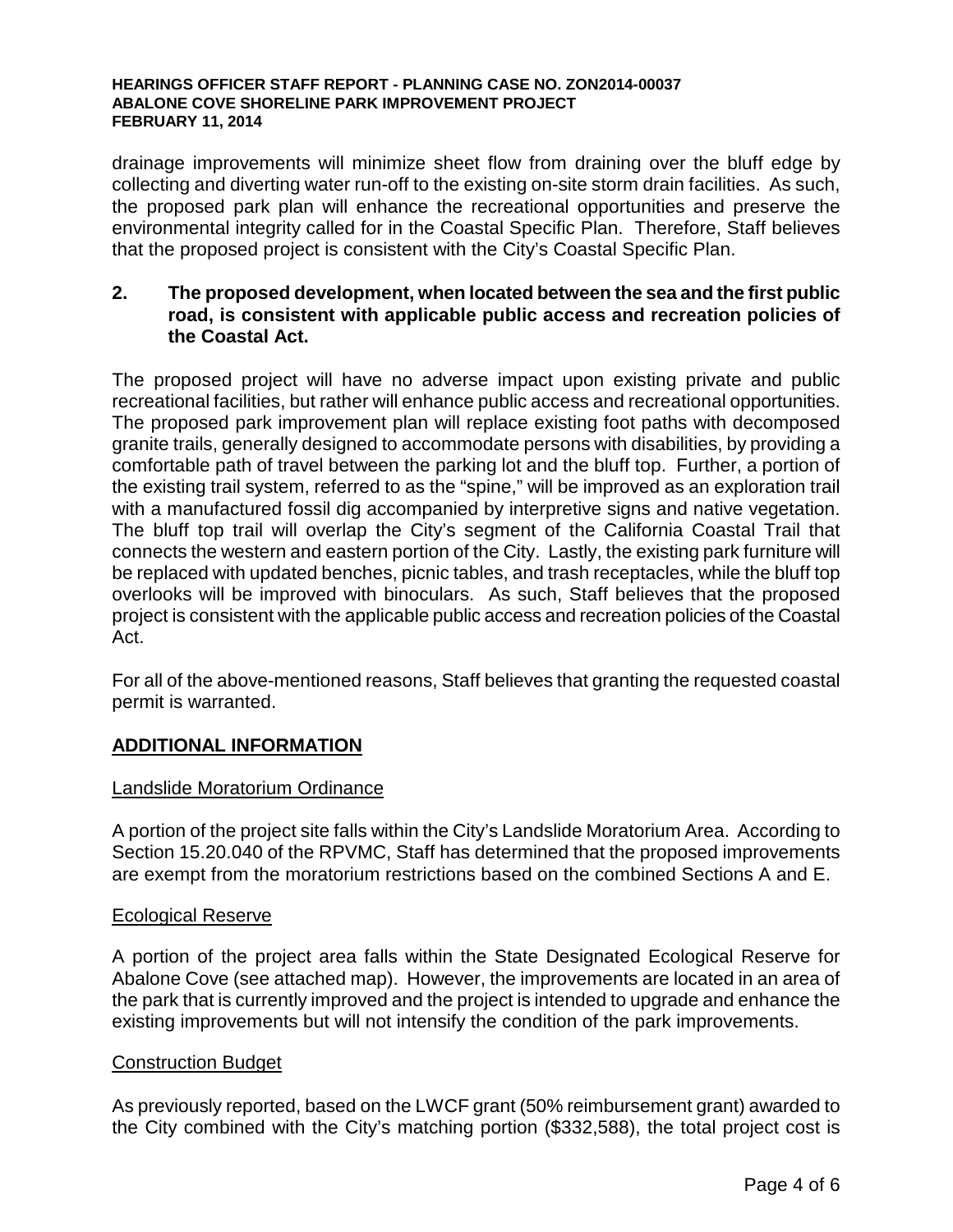budgeted at \$665,176. At the September 3, 2013 City Council meeting, the Council was informed that throughout the design process, costs associated with the proposed improvements were considered as various improvements were selected. With the design finalized, in order to foresee the probable construction cost of the project prior to going to bid, the City requested that Melendrez provide an estimated construction cost based on industry standards, which at the September 3rd meeting exceeded the budget by approximately \$200,000 (including \$56,530 for designer fees and \$3,125 for surveying consultant fees not listed in the attached table). Although the budget shortfall is based on projected costs estimated by Melendrez, the City Council directed Staff to make sure construction costs do not exceed the budget. As such, if the construction bids result in a budget shortfall, certain project features may be redesigned, modified or eliminated.

## Public Comments

At this time, the City received two public comment letters from local residents (see attachment). The first letter is from Mr. Yerelian who requests the project include some trees for shade purposes. The City's budget is limited to certain improvements described in the grant application that was awarded to the City. Nonetheless, a condition has been added to the Coastal Permit for the planting of three trees if the project budget allows for it. The second comment is from Mr. Jensen who visits the park frequently and expressed a concern with the current operation and of the park specifically related to vandalism and trash. Mr. Jensen is concerned that the proposed improvements will be vandalized soon after construction and would like to see increased enforcement in the area. Since Mr. Jensen's comments are more pertinent to the operation of the park rather than the proposed improvements as it relates to public access, his comment letter has been forwarded to the City's Recreation and Parks Department for further review.

## Coastal Commission Appeal Jurisdiction

As mentioned above, the subject property is located within the appealable portion of the City's coastal zone. As such, the Coastal Commission retains the authority to consider any appeal of a coastal permit approved for this site by the City, provided that all appeals of the decision of the Hearings Officer to the Planning Commission and City Council have been exhausted. In addition, the fee for any such appeal(s) shall be waived pursuant to RPVDC Section 17.72.100(E).

# Overlay Control District Consistency

The entirety of the City's coastal zone is subject to the Socio-Cultural (OC-2) and Urban Appearance (OC-3) Overlay Control Districts, as established pursuant to Sections 17.40.050 and 17.40.060, respectively, of the City's Development Code. Additionally, according to the Coastal Specific Plan, the project site is located in the Natural Overlay (OC-1) Control District.

As described above, the proposed project enhances the existing park trails and furniture. The construction plan utilizes measures that will minimize disturbances to the surrounding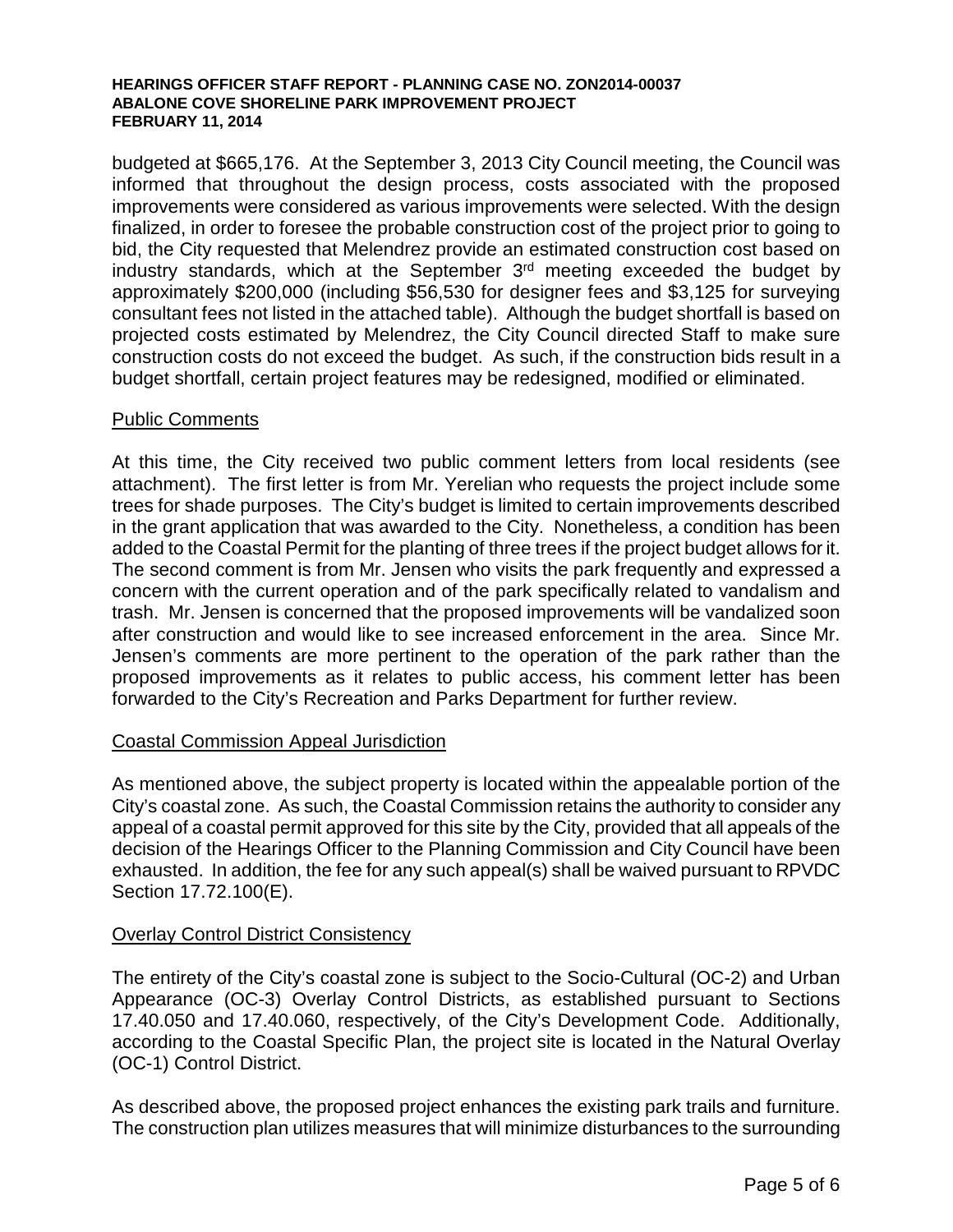environment, such as diverting drainage run-off to the existing storm drain facilities. Further, pursuant to an Archaeological Phase 1 Survey Assessment, the City is required to monitor earth disturbances resulting from project construction. The project will not result in adverse impacts upon public or private views, nor will it result in alteration of a significant topographic or visual features. As such, Staff believes that the proposed project is consistent with the performance criteria of the OC-1, OC-2 and OC-3 districts.

## CEQA Compliance

Prior to the City's filing of the LWCF grant application, the City prepared a Notice of Exemption that was filed and posted with the Los Angeles County Clerk on December 2, 2010 through January 4, 2011. Staff determined that this project is categorically exempt under the following sections: Class 1 – Existing Facilities; Class 3 – New Construction or Conversion of Small Structures; and Class 4 – Minor Alterations to Land from the provisions of the California Environmental Quality Act (CEQA), pursuant to Section 15301, 15303 and 15304 of the CEQA Guidelines.

# **CONCLUSION**

Based on the above discussion, Staff concludes that the Coastal Permit can be approved for the proposed improvements described herein to a one acre portion of the existing Abalone Cove Shoreline Park. Therefore, Staff recommends that the Hearings Officer approve the Coastal Permit (Case No. ZON2014-00037), subject to the recommended Conditions of Approval (Exhibit 'A').

# **ALTERNATIVES**

In addition to the Staff recommendation, the following alternatives are available for the Hearing Officer's consideration:

- 1. Approve the Coastal Permit with modifications; or,
- 2. Deny the Coastal Permit without prejudice; or,
- 3. Identify any issues of concern with the proposed project, provide Staff and/or the applicant with direction in modifying the project, and continue the public hearing to a date certain.

## **Attachments:**

- Conditions of Approval (Exhibit 'A')
- Project Plans
- Site Plan
- Public Comment Letter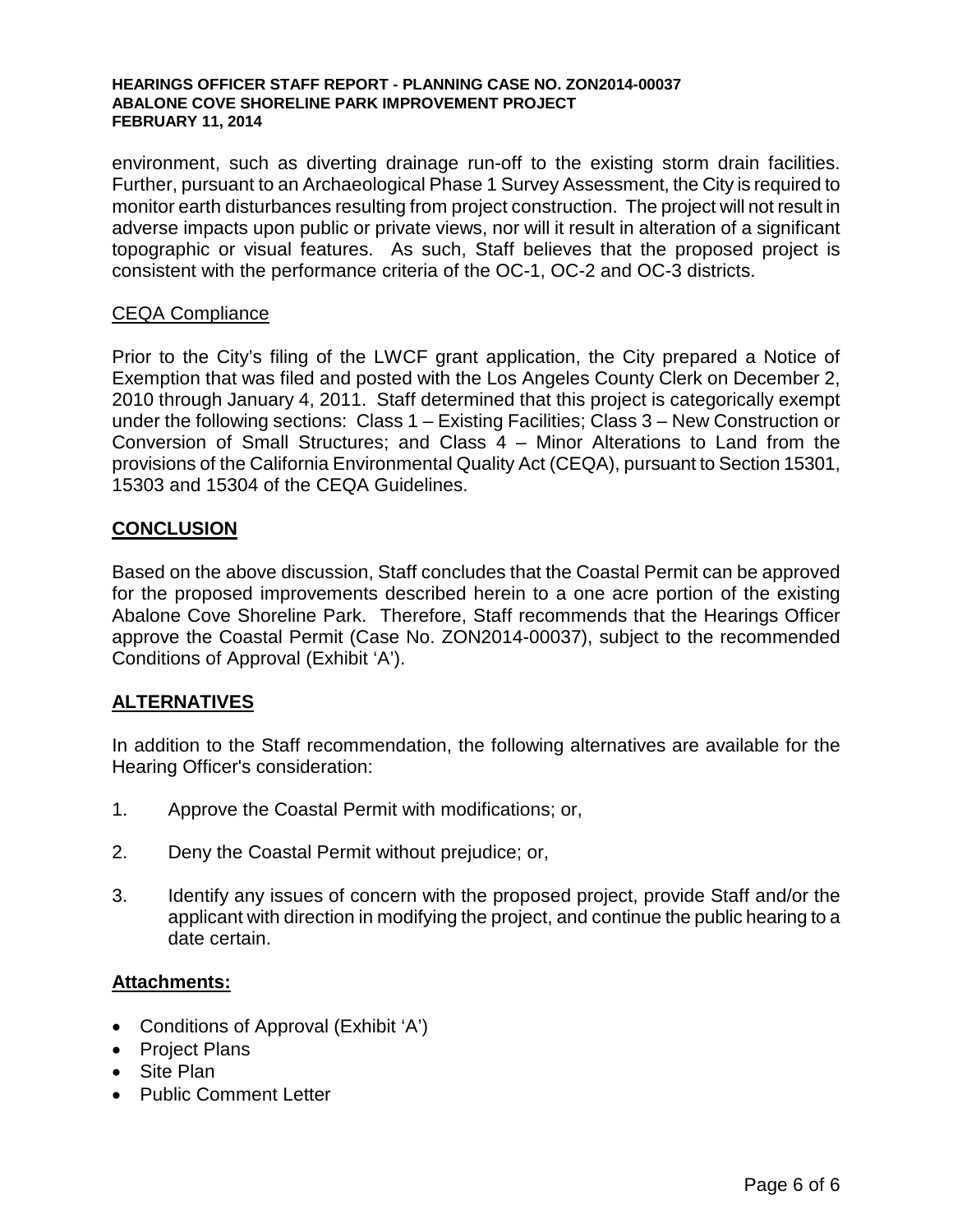## **EXHIBIT 'A' CONDITIONS OF APPROVAL PLANNING CASE NO. ZON2014-00037 ABALONE COVE SHORELINE PARK IMPROVEMENT PROJECT 5970 PALOS VERDES DRIVE SOUTH**

- 1. Approval of this permit shall not be construed as a waiver of applicable and appropriate zoning regulations, or any Federal, State, County and/or City laws and regulations. Unless otherwise expressly specified, all other requirements of the City of Rancho Palos Verdes Municipal Code shall apply.
- 2. Earth movement related to site preparation for the approved improvements shall occur consistent with the plans dated October 11, 2013. Additional grading not shown on the project plans will require a grading permit approval by Planning and Building and Safety Divisions.
- 3. Construction staging for employee vehicles, mechanical equipment, supplies, etc. shall be limited to the western portion of the existing gravel parking lot. The staffing area shall be secured and contained.
- 4. The contractors shall install a construction fence securing the project site.
- 5. Erosion control measures, including the use of sand bags, shall be installed per the project bid plans prior to commencing construction.
- 6. Traffic control measures, as described in the construction bid plans, shall be in place during all construction activities.
- 7. A building permit shall be obtained for the shade structure.
- 8. The project shall include the planting of three trees at the west end of the project site if funding exists with the current project budget as determined by the project manager.
- 9. Construction activities shall be monitored for archaeological resources pursuant to the recommendations stated in the Phase I Cultural Study prepared for this project by Carol R. Demcak, PRA.
- 10. Seven days prior to commencing construction, public notification shall be given in the form of a posted sign (located adjacent to the gravel parking lot) and a listserve message to the Abalone Cove Shoreline Park subscribers noting the temporary partial closure of the park grounds to accommodate the construction activities.